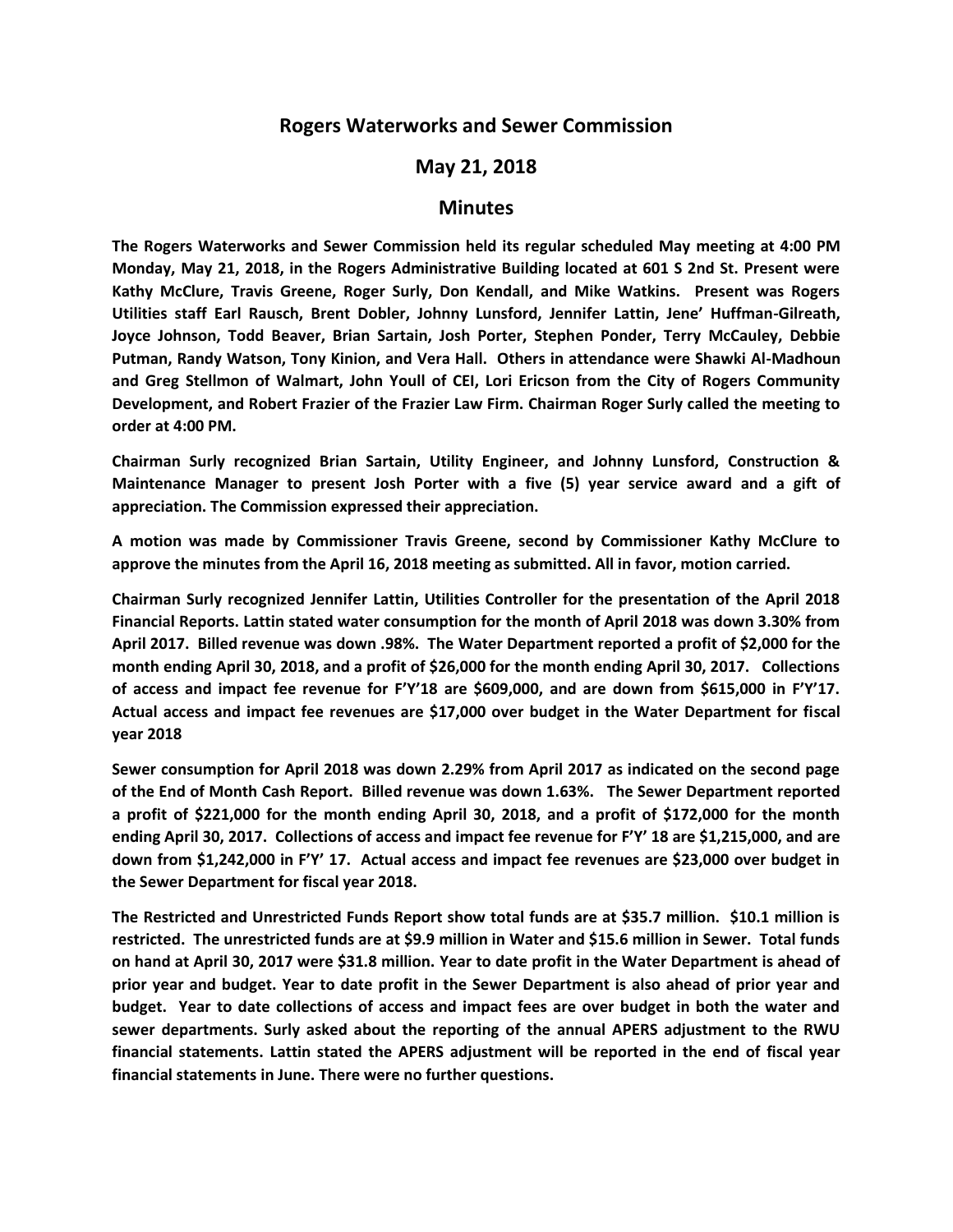**Chairman Surly recognized Brent Dobler, Operations Manager for presentation of the April Operations Reports. Dobler stated locates are continuing to rise with locates at 1,065 for April, which set a record high. Historic locates continue on an upward trend. Service calls, which are made up of reads, removes, sets, and troubles, have increased and we will continue to watch for any possible trends. The April shutoff count is lower than usual, due to the fact that April did not have a Cycle 1 shutoff. Additionally, historical shutoffs seemed to have leveled off. CCTV inspection, flushing, and valve operating were all on schedule. The Lost Water Report is at 15% for the last twelve (12) months, and 21% for the month. The April 2018 average daily water usage was 7.8 MGD with a single daily use high of 9.46 MGD.** 

**Dobler directed the commissioners to a slide show of CCTV photos from inside a 30" fiberglass gravity sewer main approximately 18' deep and located south of New Hope Rd along Blossom Way Creek. From the photos, it appears that the pipe has collapsed. RWU staff is unable to run the camera above the supposed collapse due to flooded pipe conditions. Below the supposed collapse, only clean water can be seen entering the pipe at deflected joints at roughly 300gpm. Dobler stated that it is very fortunate to have a parallel 24" sewer main to handle the redirected flow. This line is connected to the 30" in several locations. Any backup in the 30" reaches one of these connections and simply continues to flow into the 24". Once RWU crews discovered this issue, they immediately cctv'd the entire length of the fiberglass main. RWU staff found no other issues at this time; the supposed collapse appears to be a localized problem, however, could be several hundred feet of repair. Staff spoke with the original installer who stated that a large amount of water was experienced in the trench at this same location during installation. The Health Department has been notified of the supposed pipe collapse.** 

**At this point, the discussion was turned over to Brian Sartain, Utility Engineer. Sartain stated that the repairs needed were beyond the abilities of in-house field operations and that the Engineering Dept. had prepared plans and specifications for the repair of the project, which was currently out to bid, with a bid opening date of May 31st . There were no further questions.** 

**Chairman Surly recognized Brian Sartain, Utility Engineer for the presentation of the Engineering Report. Sartain stated that plan review remains busy with mostly subsequent plan reviews of previously reviewed projects with several new projects coming up including a multi-story parking/office/retail space and an additional phase to the Shadow Valley subdivision. Sartain went on to outline the status of utility and street projects, noting that Monte Ne Rd. is coming to a close and should be substantially complete by the end of May. The utility work on Bellview road is approximately 50% complete. Pleasant Grove Rd. to Hwy 112 is anticipated to go out to bid in July. Relocation proposals have been submitted to ARDOT for the I-49 / Walnut St interchange. A utility project including areas along Shores Ave. and also in the area of 10th & Rozell is getting closer to going out to bid as easement acquisition continues. A project addressing stream stabilization for utility crossings is approximately 50% complete. The RPCF Train 1 Rehabilitation project is about 50% complete and on-schedule. RWU staff continues to work through the design of the RPCF solids handling facility with Garver Engineers and Crossland Heavy. The 60% plans and guaranteed maximum price should be available in June, which is anticipated to be presented to the Commission in July. Upon conclusion of project updates, Commissioner Green asked who is responsible for easement acquisition. Sartain responded that the engineering dept. prepares easement documents on standard forms. There were no further questions.**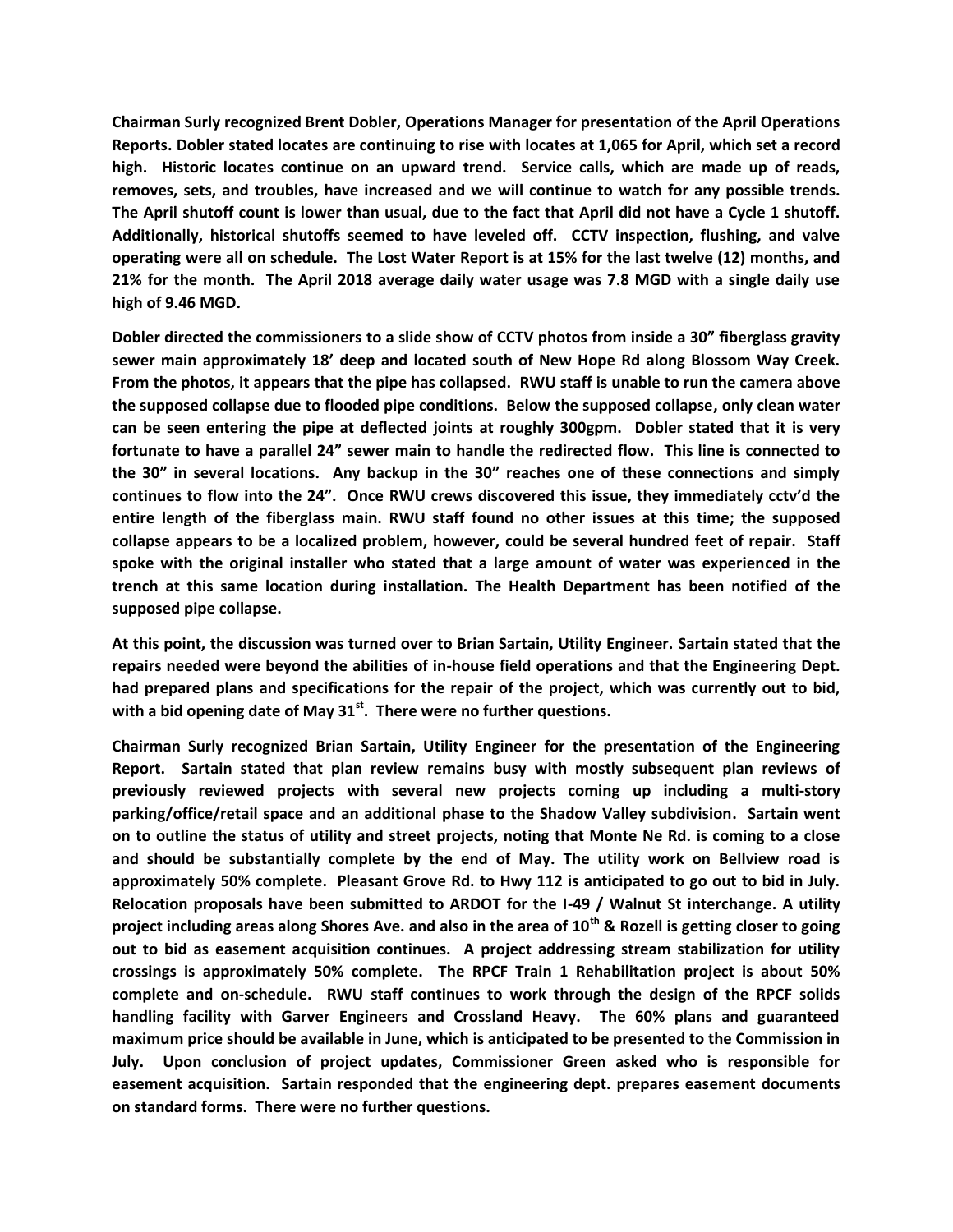**Chairman Surly recognized Todd Beaver, RPCF Manager, to present the April RPCF Reports. Mr. Beaver noted an overall good month for testing results in the DMR summary. Beaver stated a fairly standard month for industrial pretreatment activity. Tyson's efforts to conserve water are starting to show a trend towards greater strength in their wastewater and an overall loading increase. Osage creek monitoring back on track after a scheduled off month and a month with flows too high for testing. The significant events at RPCF are the staff shortage in the lab that has caused us to obtain the services of a contract lab. However, the lab staff shortage should be short-term. RPCF also sent 4 people to the AWW/WEA conference for training. RWU personnel and Garver Engineers attended a meeting with ADEQ and ADH to help the permitting process for the solids handling project using the alternative delivery method. Beaver drew attention to the inflow and infiltration (I & I) data included in the notes and explained how that data helps to focus attention on problems in the collection system.**

**Chairman Surly addressed Jennifer Lattin, Utilities Controller, to present the Fiscal Year 2019 Budget. Lattin presented the proposed capital budgets for the water department and discussed the cash flow budgets, accrual basis revenue and expenditure budgets, and reported the total effect of the proposed budget on water department reserves. If all revenue and spending occur as budgeted, she indicated reserves at June 30, 2019 in the water department are expected to be at \$14.2 million which is in excess of minimum reserves required by the RWU Investment Policy. Surly asked how the water capital budget of \$7.6 million compares to FY18. Lattin stated that FY 19 is within reason of the prior year. Lattin noted a budgeted reduction in industrial water revenue, which is the result of Tyson's planned water conservation program; the budget considers a 15% reduction in Tyson's annual consumption, in both water and sewer. Revenue from hydrant meter rentals had previously been included in miscellaneous income, but now has a separate general ledger account. One new position is included in the water office budget. Surly asked what the impact of capital is on the annual depreciation expense. Lattin answered roughly \$29,000 additional depreciation is budgeted for FY 19 as a result of existing and new capital items. McClure asked about the increase in training expense in General Expenses from FY 18 estimated expenses to FY 19 budgeted expenses. Lattin stated the program was first implemented in January 2018; FY 18 reflects half-year implementation of the employee Education Assistance Plan (EAP). FY 19 anticipates a full year of expense.** 

**Lattin continued by presenting the sewer department capital, cash flow and accrual basis budgets. She presented the proposed capital budgets for the water department and discussed the cash flow budgets, accrual basis revenue and expenditure budgets, and reported the total effect of the proposed budget on sewer department reserves. She indicated that if all revenue and spending occur as budgeted in the sewer budget, reserves at June 30, 2019 in the sewer department are expected to be at \$14.3 million. This is in excess of the minimum reserves required by the RWU Investment Policy. Two additional positions are budgeted for the Sewer Department for FY 19. The Sewer capital budget for FY 19 is \$12.7 million, with \$5.6 million being for the RPCF biosolids building project. Kendall questioned the budgeted use of and balance of reserves in the sewer department. Lattin stated that current reserves were adequate to meet capital needs in FY 19.Additional funds of roughly \$1.8 million will be needed in FY 20 to complete the RPCF biosolids building project. Additional depreciation of \$63,000 in general expense and \$95,000 in pollution control is budgeted for FY 19 as a result of existing and new capital items.**